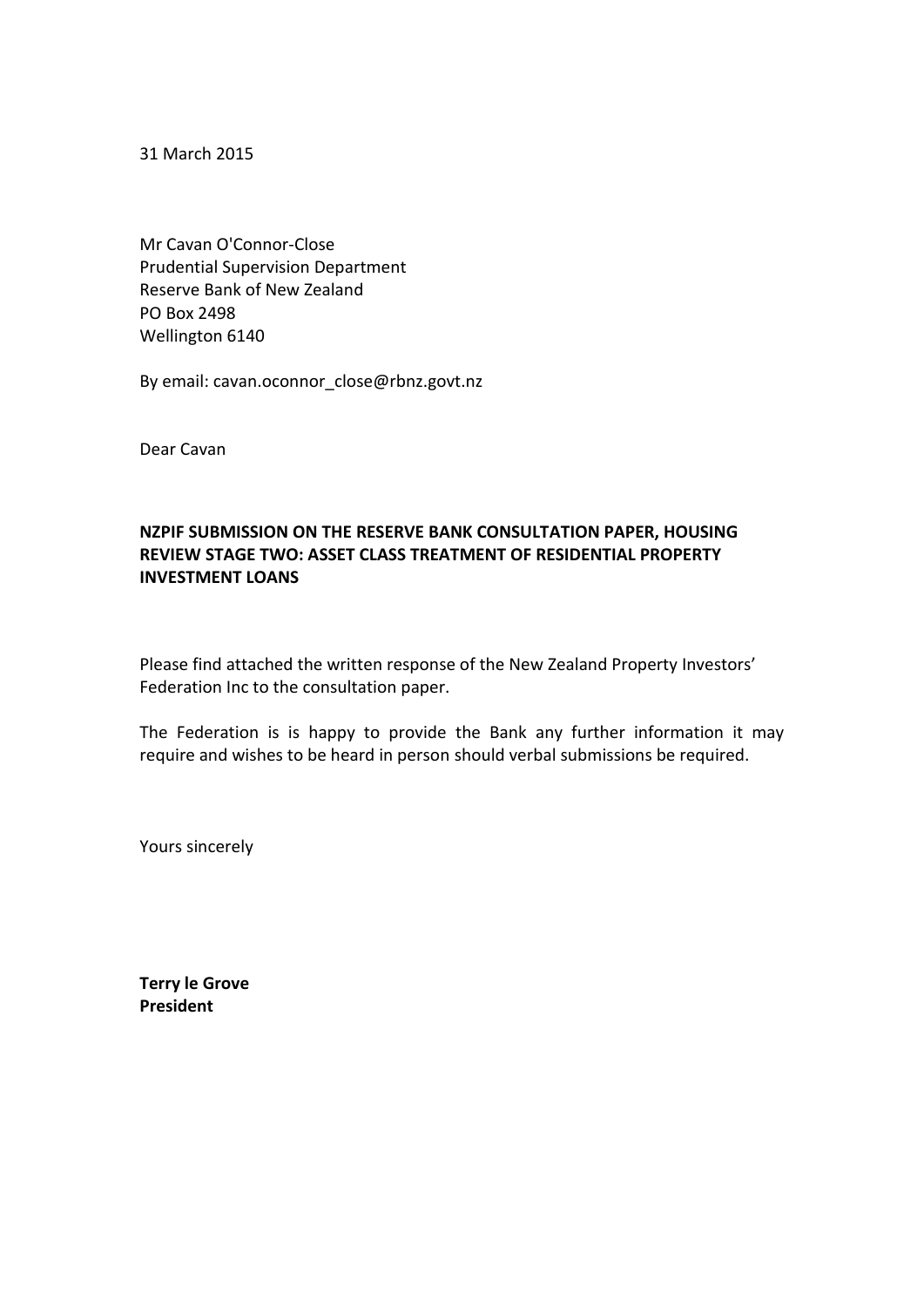**Submission of the**

## **New Zealand Property Investors' Federation Inc to the**

**Reserve Bank of New Zealand**

# **Housing review stage two: asset class treatment of residential property investment loans in BS2A and BS2B**

**March 2015**

Terry le Grove President New Zealand Property Investors' Federation Inc PO Box 20039, Bishopdale Christchurch

Andrew King Executive Officer New Zealand Property Investors' Federation Inc PO Box 44-196 Point Chevalier Auckland Email: Andrew@nzpif.org.nz Ph: (09) 815 8645 Mobile: 021 216 1299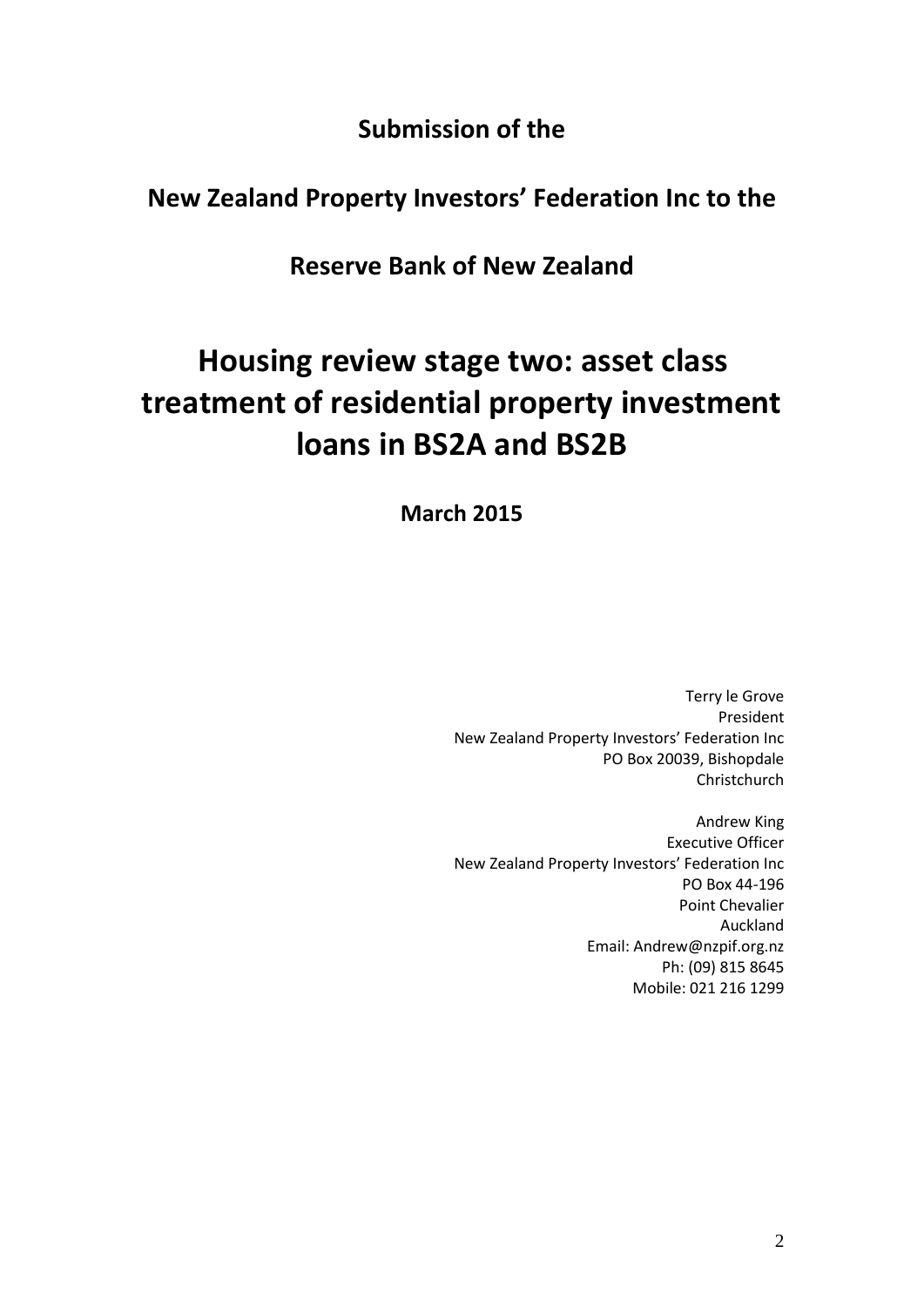#### **Introduction**

One of the Reserve Bank's core functions is to help maintain financial stability. This is done in part by regulating banks.

The Bank states that their proposed change to rules is to enable loans with similar risk characteristics to be grouped together. They believe that "lending for property investment has a different risk profile than lending to owner-occupiers, and banks therefore need to have a larger amount of capital for their investment property loans than they do for loans to owner occupiers". The Reserve Bank is proposing to define residential rental property loans as different from owner occupied loans and require banks to hold larger amounts of capital for these loans.

While the Reserve Bank says that the reason for the changes is purely risk based, most of their media comments have been around reducing property prices.

The Reserve Bank is basing their decisions on studies of mortgage default rates from Ireland during the severe economic downturn following the Global Financial Crises of 2009.

The NZ Property Investors' Federation (NZPIF) believes that any higher default rates for property investors in these studies are marginal and it is unrealistic to use the extreme economic occurrences of a foreign country to determine risk levels of rental property owners in New Zealand.

In addition, some of the studies use the same term "investors'" which may include property developers and rental property owners.. These two activities have distinctly different risk factors, with developers having greater risks than rental property owners.

The Reserve Bank has attempted to minimise the effect of their policy changes saying that "pricing of loans is a matter for negotiation between borrowers and their banks, and is not regulated by the Reserve Bank". However there is no doubt that any requirements for commercial banks to hold more capital against property investor loans will put pressure on banks to increase the cost of loans and maintain their profit margins.

The NZPIF does not believe that there is a strong case for claiming that rental property loans have more risk than owner occupied loans. If banks are forced to hold extra capital for rental property loans and this increases the cost of borrowing for owners, it is highly likely that this extra cost will result in higher rental prices.

#### **Analysis of the Reserve Banks rationale for change**

The Reserve Bank uses information from research papers on housing loan defaults in Ireland to make their case that rental property loans in NZ are riskier than owner occupied loans.

The situation in Ireland was extreme however, with a complex series of factors that are unlikely to ever occur in New Zealand. The following Reserve Bank graph shows just how extreme the Irish situation was compared to other countries, including New Zealand.

Banks' post-crisis peak sectoral nonperforming loan ratios (percent of sectoral lending)

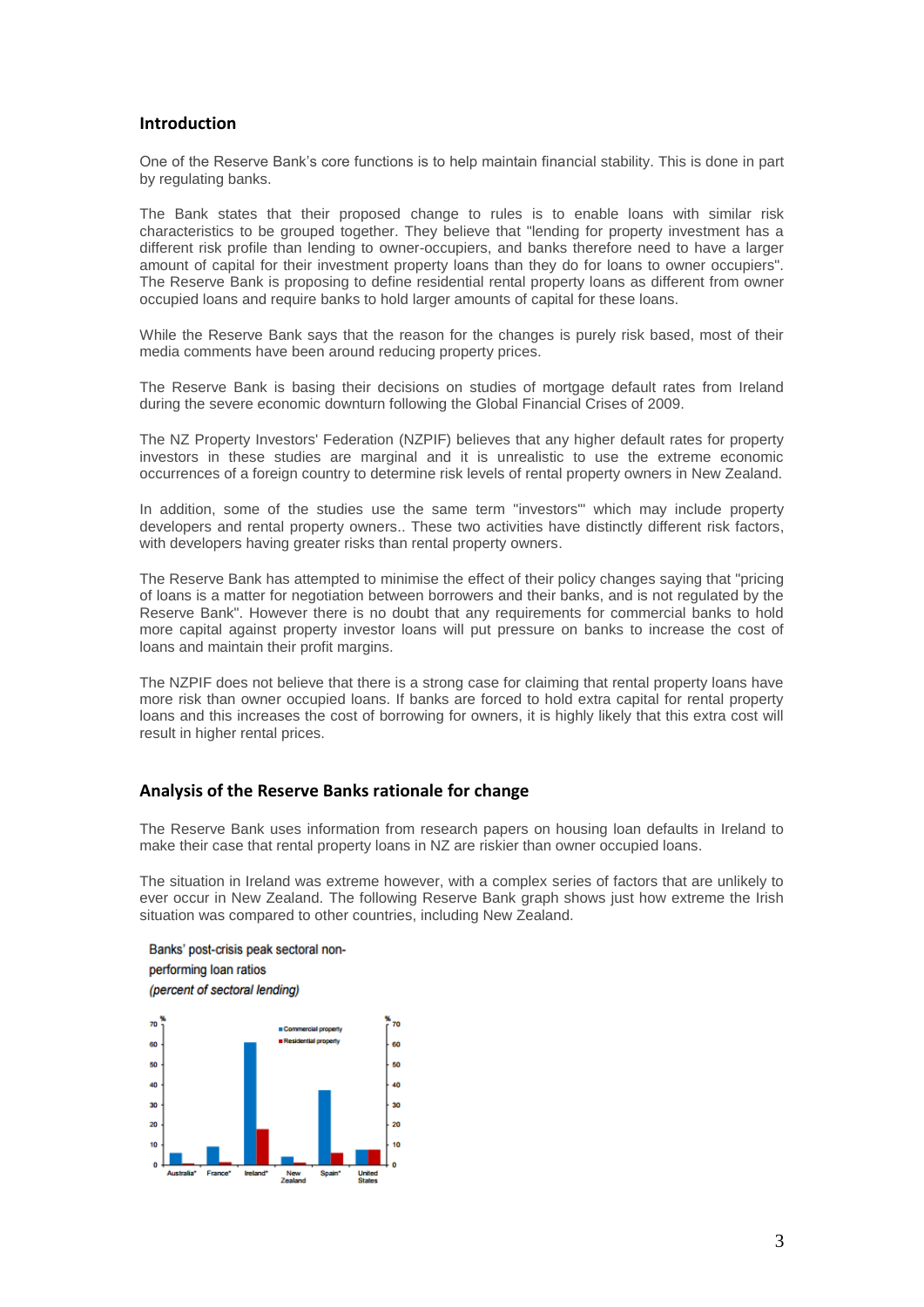The papers that the Reserve Bank use to make their case state that "comparison between UK and Irish lending show loans are up to 5 times more likely to default in Ireland". The paper also states that "This reflects the seismic growth in the Irish mortgage market and relaxing of credit standards through the housing price boom, and this can be explained by the more favourable macro conditions in the UK market but puts the credit quality of the Irish book into context".

So rather than saying that financial stability can be addressed by holding more capital against investment property loans, the paper says that credit quality of loans was a key reason for a high level of defaults.

The Reserve Bank states that "evidence from Ireland suggests that loss rates for investors were nearly twice as high as for owner-occupiers". However to make this claim, the Bank has used estimates made in 2011 of expected losses in the years 2011 to 2013 rather than research of actual losses incurred.

The paper also states that the underlying arrears rate was lower on buy-to-let lending than on home-owner lending. They say that "this is unsurprising, as lenders offer extended forbearance to owner-occupiers to help them get through periods of financial difficulty without losing their home".

To summarise, the research uses estimates rather than actual outcomes to claim that rental investor defaults are almost twice that of owner occupiers. However they also say that fewer rental property owners were actually in arrears, but that banks are more likely to default rental property owners than owner occupiers.

The following graph from the UK Council of Mortgage Lenders backs this up. Both Buy-to-Let (The UK term for rental property owners) loan defaults and owner occupied loan defaults increase by similar amounts. The fact that banks are more likely to default BTL loans shows that there is very little difference in risk between the two types of loans.





The United States Federal Reserve produced a research paper on the risk of residential rental property loans compared to Owner occupied loans. They agreed that there appeared to be a higher default rate with rental property, stating that "over the 2005 to 2008 period, delinquency rates rose from around 5 to over 22 percent for subprime mortgages on investor owned properties, compared with a rise from 5 to around 18 percent for owner-occupied properties". However they concluded that the difference was small and "seems unlikely that they account for much of the rise in the overall delinquency rate "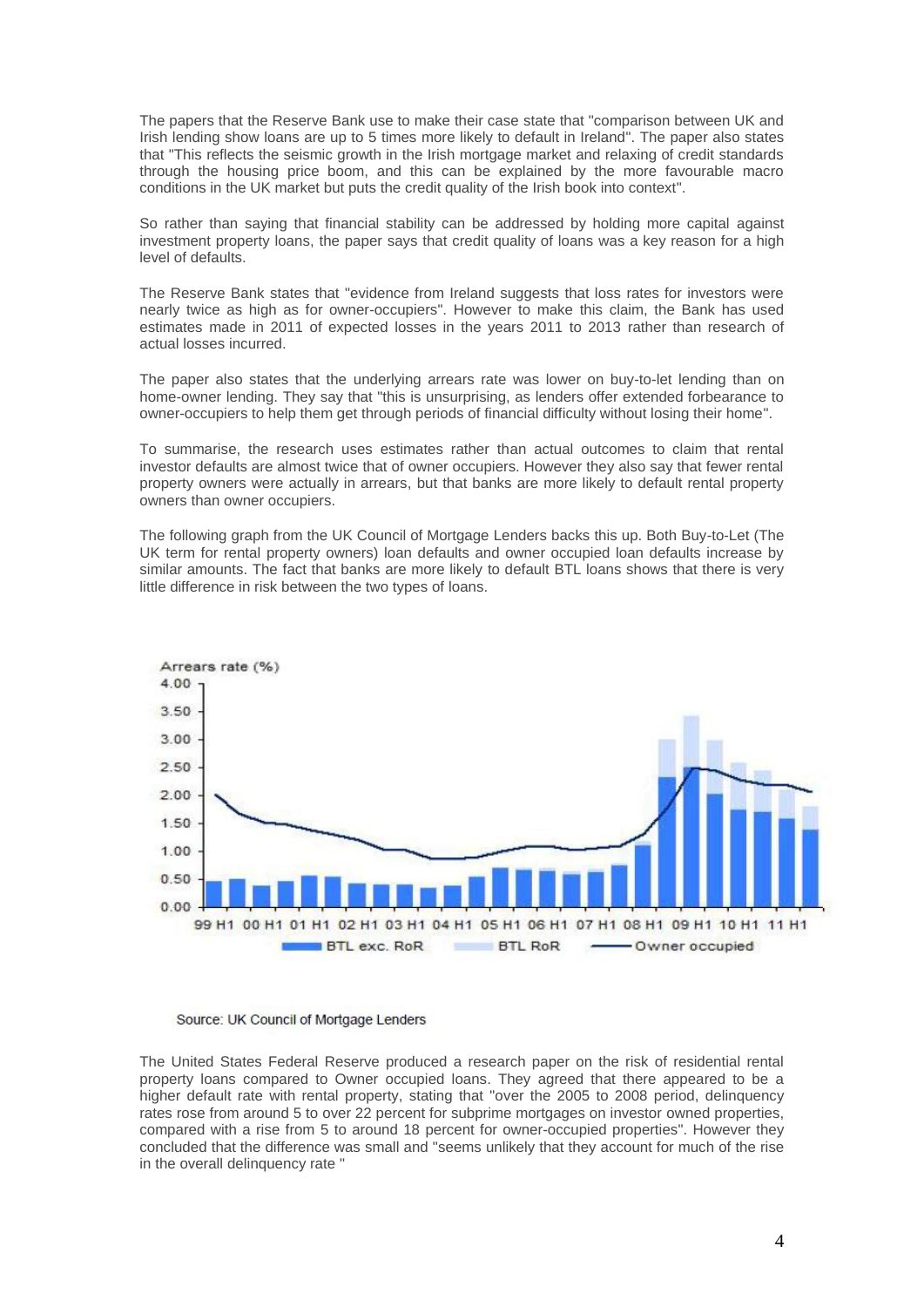Economist and Chief Research Officer for Strategic Risk Analysis Ltd, Rodney Dickens, "No matter how well justified the lending restrictions on low deposit borrowers and the planned targeting of investors by the Reserve Bank may seem, history teaches us that such interventions impose costs and will most likely have unexpected and undesirable consequences".

Dickens concludes that "Forcing banks to discriminate against investors because overseas evidence during major housing collapses has shown they have a higher default rate than owneroccupiers looks like being extremely reactionary to overseas events of potentially minimal relevance the NZ prospects. The cost of imposing such restrictions should to be weighed against what I believe is a phenomenally low probability NZ will experience an Irishscale housing collapse."

#### **Question 1: Do you have any comments on this analysis or the Reserve Bank's rationale?**

The NZPIF does not believe that the evidence is clear that rental property loans are a higher risk than owner occupier loans. The risk of increasing capital requirements for rental property loans is that loan costs will increase and rental prices will also rise.

We believe that the Reserve Bank has used its analysis of studies to find a way to introduce higher capital requirements for rental property loans.

Given the argument is not clear that rental property loans are in general at a higher risk than owner occupied loans, there does not appear to be any requirement to increase capital requirements for these loans.

The NZPIF recommends that the Reserve Bank does not proceed with plans to create an asset class for rental property loans or to require banks to hold higher capital reserves for such loans.

#### **New Zealand Property Investors' Federation**

This submission has been prepared by the New Zealand Property Investors' Federation Inc (the Federation) in response to the Reserve Bank's invitation to provide feedback on their consultation paper regarding Housing Review Stage Two: Asset class treatment of residential property investment loans in BS2A and BS2B.

Established in 1983, the Federation has twenty affiliated local associations situated throughout New Zealand. It is the national body representing the interests of over 7,000 property investors on all matters affecting rental-housing.

The Federation welcomes this opportunity to participate and comment on the draft legislation.

#### **Industry background**

The following points are provided to assist readers understand the extent of the economic and social importance of the private rental industry in New Zealand.

#### **What is the extent of the private rental industry?**

- According to a recent survey<sup>1</sup> of property investors it was estimated that there are over 300,000 landlords in New Zealand. There are no corporate or institutional residential landlords.
- There are over 464,000 residential rental properties<sup>2</sup>, housing over 600,000 tenants, and worth around \$150 billion<sup>3</sup>.

1

<sup>&</sup>lt;sup>1</sup> ANZ NZPIF Annual Survey 2007